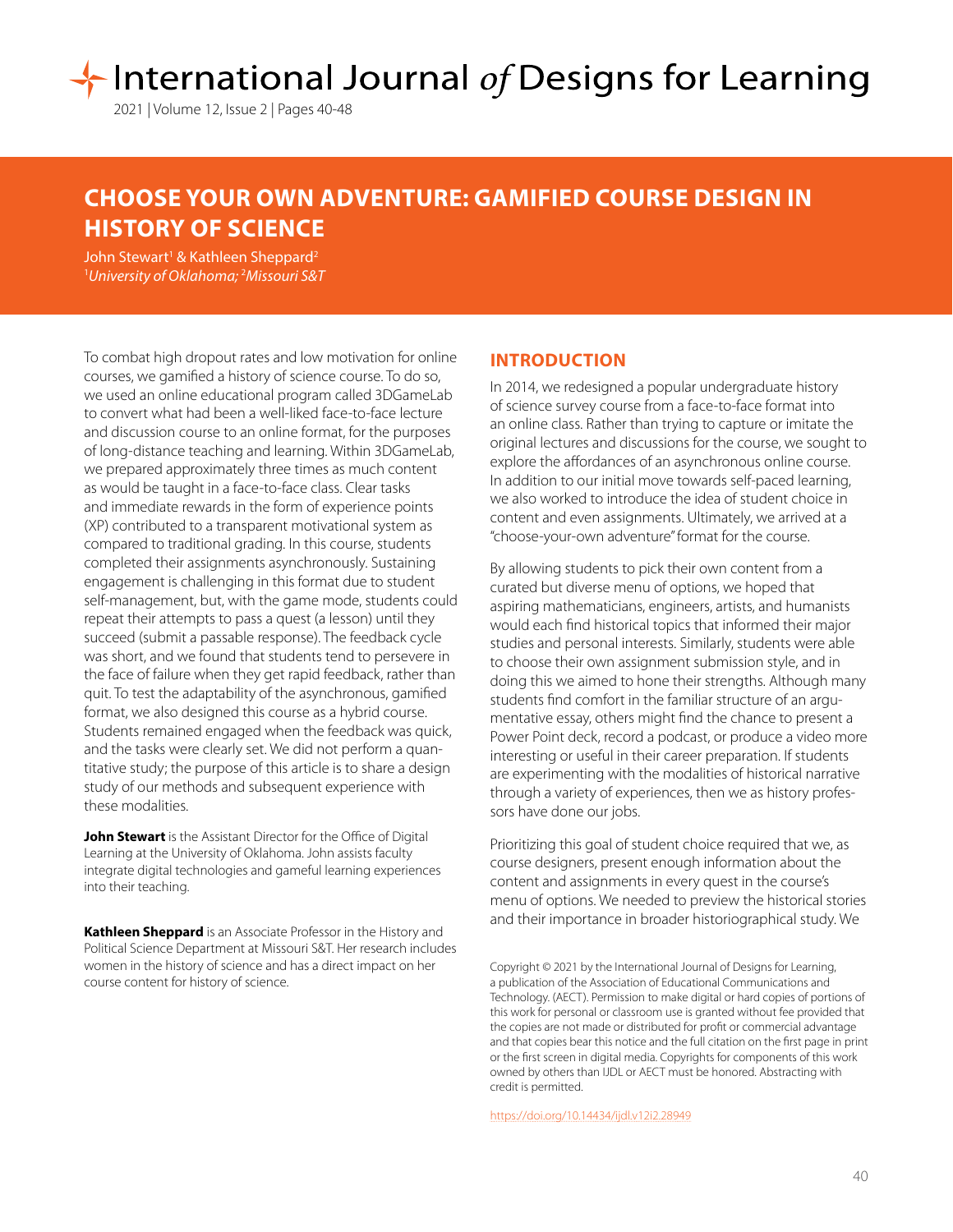also needed to guide the students through their choices in assignments while allowing them freedom in their historical interpretations. In this design study, we will detail how and why we designed this student-centered, online history course and what we have learned from teaching it in a variety of forms for the last six years.

# **DESIGN CONTEXT**

At Missouri S&T, History of Science is a popular upper-level history course that presents, in one semester, a survey of the history of science from ancient times to the present day in a mixed lecture and discussion format. The course is required for secondary education majors, and it is a top choice for an upper-level humanities elective for many engineering majors, which number well over half the student body. It also fulfills an upper-level European history elective requirements for history majors and minors. Sheppard has been the main instructor for the course since 2011, offering at least one section for 25-30 students every semester. For many semesters, she offered two sections, for a total of 50-60 students. Even then, there is often a substantial waitlist and some students who need the course have not been able to get in. Sheppard does not have access to TAs, so keeping the course size low is important for grading purposes as well as for keeping students engaged.

Sheppard was to go on maternity leave for the Fall 2014 semester. No one else at S&T was qualified to teach the course at the time, so I agreed to teach the course. I am based out of the University of Oklahoma in Norman, which is over 400 miles from Rolla, so we decided to shift the class to an online format.

Sheppard spoke to her then-department chair who supported new initiatives in course instruction, and suggested she apply for an internal grant. We were awarded a generous grant by the Center for Academic and Faculty Excellence (CAFÉ) at Missouri S&T to redesign the course. Even though they had not yet had experience with gamification, the instructional designers at Missouri S&T were able to see a number of benefits to having the course available online, and in a format that would promote student success. CAFÉ have continued to support Sheppard's online instruction projects. As far as we know, there were no logistical or other barriers to the course, save the instructional design work we had to do.

Although Sheppard's maternity leave was the impetus for the course design, the design process itself allows us to diversify the formats for the course. Our original design was adapted for the needs of each semester or course session, which provides a natural test that confirms the malleability of gamified course design. Since 2014, the course has been taught in the following ways (see Table 1):

| Asynch/<br>Summer | <b>Async/Full</b><br>Semester | <b>Blended/</b><br><b>Summer</b> |  |
|-------------------|-------------------------------|----------------------------------|--|
|                   | Rezzly                        | Rezzly                           |  |
| Canvas            |                               |                                  |  |

#### **TABLE 1.** Course formats.

The most recent formats of the course have been in asynchronous summer courses on Canvas in the summers of 2019 and 2020, which have been particularly popular with Missouri S&T students who could not attend in-person summer courses. With the major changes most universities have undergone with COVID-19, Sheppard is modifying the Canvas course to accommodate online learning for the Fall of 2020.

We will first discuss the original gamified design itself, and then we will detail how and why we changed the format, the timeline, the software, and some of the content.

# **GAMIFIED COURSE DESIGN**

History of Science, like many other historical fields, has traditionally been taught through in-person lecture and seminar formats. Further, while online courses have become more common in the last five to ten years, they often retain the format of an in-person course: content delivery by readings and video lectures; assessment by exams or papers. This traditional format can be difficult for students to engage with, especially when they are isolated online. The course that we designed was the first to introduce gamification into the online course design for history of science.

According to online education experts Joey Lee and Jessica Hammer (2011), the *gamification* of courses "attempts to harness the motivational power of games and apply it to real-world problems," such as the motivational and engagement problems encountered by online courses (p. 1). Lee and Hammer propose using game mechanics such as level completion badges, leader boards, and experience points in courses. As gamification in online education has developed in the last decade, studies have shown the efficacy of additional game mechanics including shortened feedback loops, social features, communication channels, progress bars, and replayability (Antonaci et al., 2019). These game components provide motivation for students to complete assignments by allowing for competition against themselves and others, as well as giving them "clear, actionable tasks and promises them immediate rewards instead of vague long-term benefits" (Lee & Hammer, 2011, p. 3). That is, they see their points, and achievement levels, go up immediately. They earn badges and experience points and get to move on to the next level quickly. By shortening the feedback loop, we hoped to positively reinforce engagement with the course, even in isolation. For the first iteration of this course,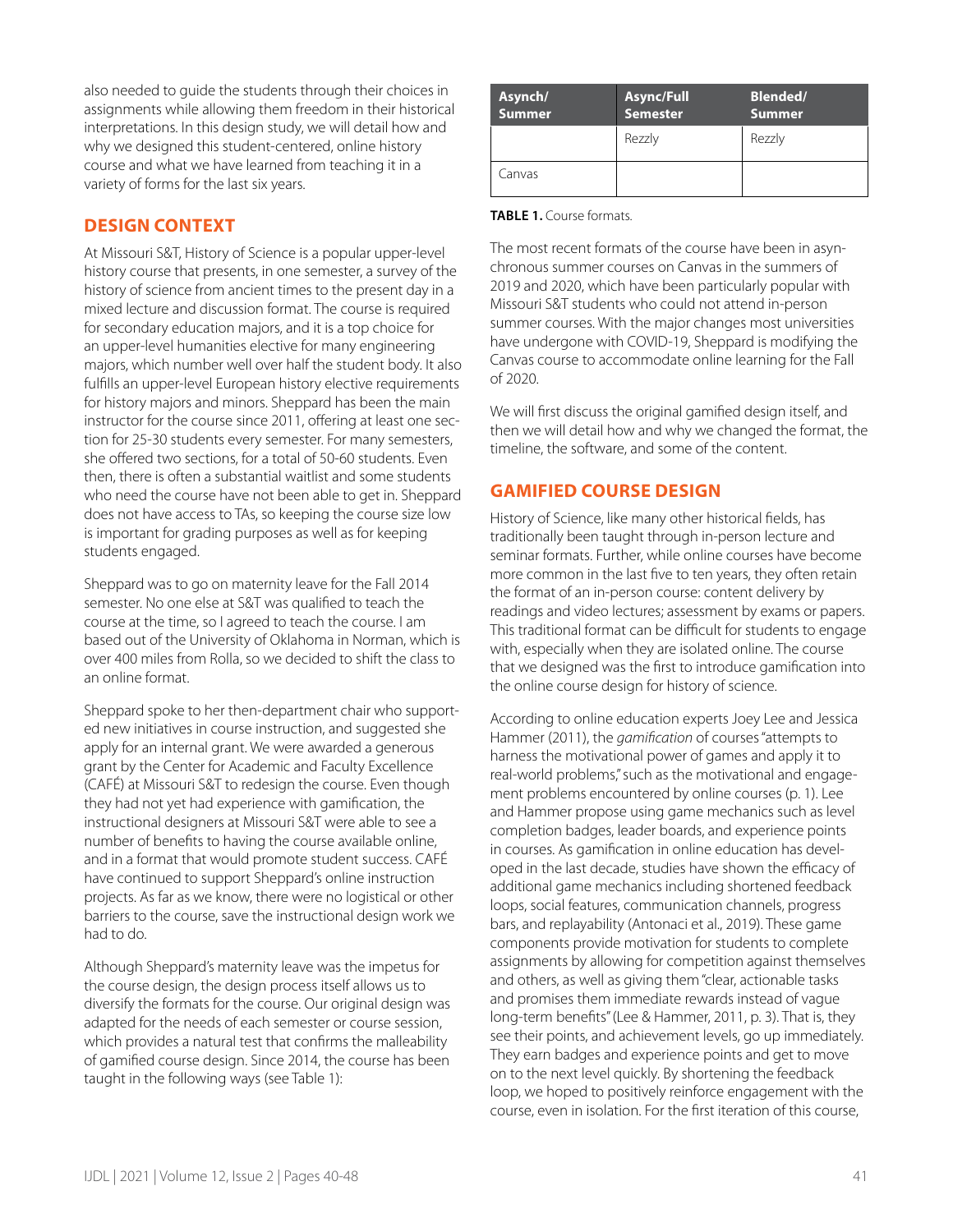students worked asynchronously, meaning that they could move at their own pace rather than waiting on the professor and their peers, as in a standard lecture format.

Known problems with asynchronicity primarily have to do with motivation (Kaneb Center, 2014; Center for Teaching, 2019). Although faculty teaching in-person courses or synchronous online courses can help motivate students through interpersonal interaction, asynchronous courses depend largely upon intrinsic motivation from students. That is to say, in asynchronous online courses, students who are not internally or intrinsically motivated run the highest risk of not performing the basic steps required of them in the semester because they have not tasked themselves to do so. In order to succeed in an online course, one must be somewhat of a self-starter and self-motivator; we felt that the incentives of a leaderboard and a video game-like atmosphere, would add extrinsic motivation encouraging students to sit down to do a number of quests (Villanova, 2019).

There are challenges to our proposed model, such as that of failure (Lee & Hammer, 2011). But, within the course game mode, students can continue to attempt to pass a quest (a lesson) until they succeed (submit a passable response). The feedback cycle is short, and Lee and Hammer have found that, in circumstances where they are given multiple chances to succeed, students tend to persevere in the face of failure rather than quit. Further, extrinsically motivated students tend not to simply wish to pass the course, but to be at the top of the leaderboard and beat all their fellow students. All of these aspects allow for different levels of learning and different styles of learning brought to the course by each student (Lee & Hammer, 2011).

## **Course Learning Objectives**

The learning objectives for this course remain similar to an in-person, lecture-style course. The history of science survey course is tasked with teaching what science is, how it has changed, and how it fits into the historical narratives of society and culture. Because the course covers such a long period of time—the 7000 years since the earliest written records—it is necessarily a survey of the important ideas, people, institutions and developments throughout time.

This course focuses less on the identification and remembering of specific historical details but instead, as with the new Big History movement, more on the ability to sequence broad developments and compare similar events across different historical contexts (see Big History Project, 2019 and Christian, 2018). Students are taught to investigate primary and secondary historical texts and relate the described historical events to the broader relationships between science, politics, economics, culture, gender, and more. The objectives can be summarized as follows:

- outline key episodes in the history of science and in broader social, cultural, and political history.
- critically interpret primary and secondary sources.
- explain the competing influences that went into both disruptive changes in scientific theory and the normal progress of scientific practice.
- evaluate the study and performance of science based on historical shifts in gender dynamics, politics, religion, and more.
- compose your own views of what policies would be beneficial for both the expansion of scientific knowledge and the ethical and equitable application of that knowledge in the world.

Although there are common touchstones in the history of science such as the work of Galileo or Darwin, there is a superabundance of potential case studies to choose from. Instructors often choose their specific content for this type of course based on their own historical interests and research specialties. This usually results in a well-informed course, but the historical arguments may seem esoteric and unrelatable for undergraduate students. By shifting the choice of content from the instructor to the students, which we will detail later, we hoped to increase the relevance of the course and thus the engagement of the students.

In addition to being able to analyze and synthesize historical events, students must also develop their abilities to communicate their findings. Marshalling examples into a research paper is paradigmatic for the field, but instructors are increasingly questioning the importance of teaching this model in introductory surveys to students who are not likely to become professional historians. As long as students can demonstrate their understanding of history through arguments backed by convincing evidence, their choice of modality, be it poster, slide deck, website, or video, does not detract from the assessment and may prove more useful practice for their personal goals. Thus, our course sought to maintain the core learning objectives centered on historical analysis and argumentation while allowing for negotiation around the choice of case studies and media for assessments.

## **Quests and Student Choice**

Lee Sheldon from Indiana University has gamified portions of his courses by turning homework into "quests" (2012). Although it is possible to set up a quest model in well-known Learning Management Systems (LMS) such as Blackboard and Canvas, we chose to use an LMS called 3DGamelab (now branded as Rezzly) for this class because quests are central to the platform's design. Each quest has prerequisites, so the completion of one or more quests can unlock another quest or set of quests. Each quest can also reward experience points (XP) and badges or be part of a set of quests that rewards experience points and/or badges. The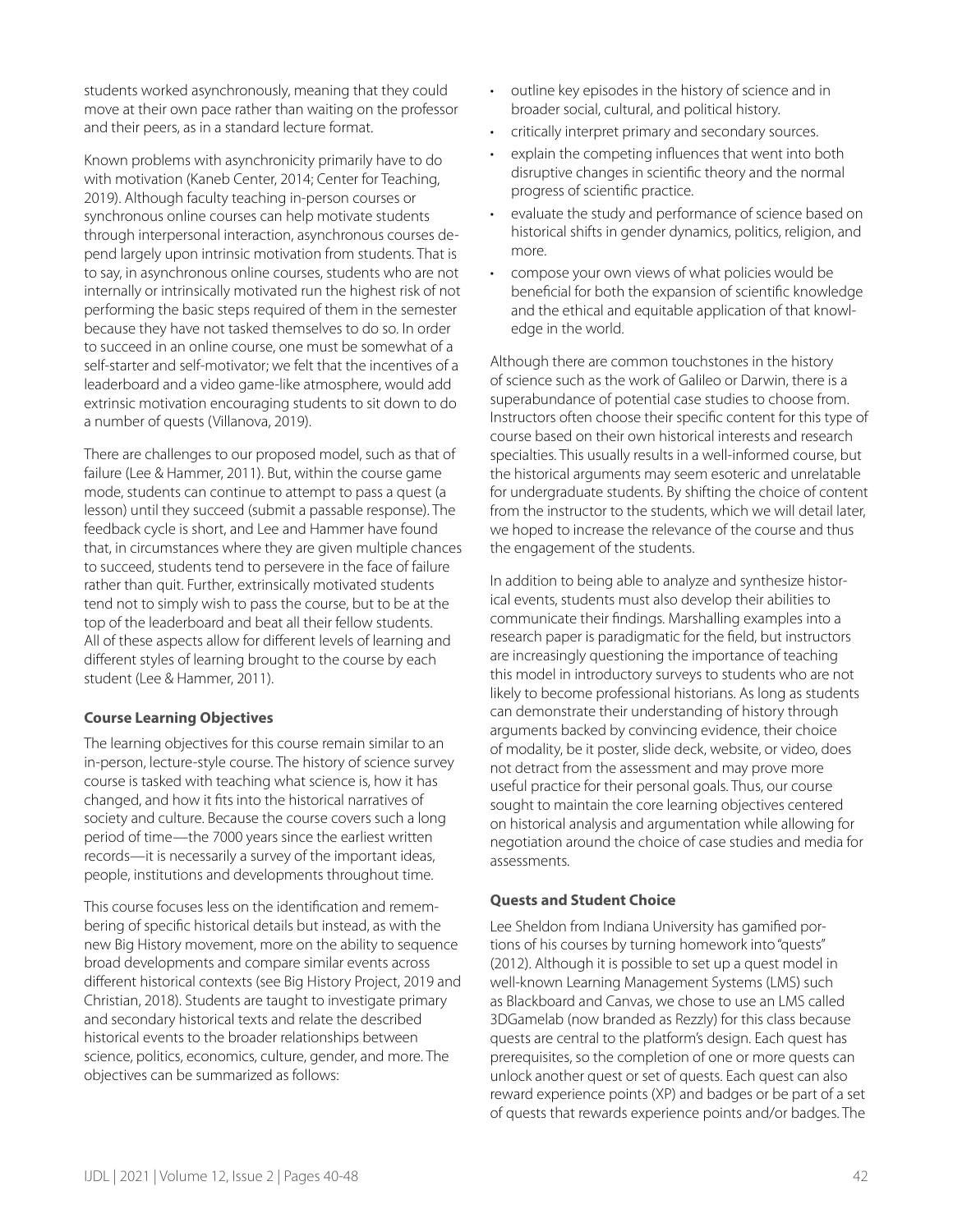quests consisted of mini-assignments of reading a short text, visiting a website, watching a short YouTube video, or some combination of activities, and responding to a short question. Often, the quests were also mini-assessments, asking simply "Did you read/complete the quest?" Other times the questions required some critical thinking and a short, 3-5 sentence response, or a video/audio response.

Stansberry and Haselwood (2017) have written about integrating 3D Gamelab into their course, "Games and Simulation for Learning." They noted, "[b]eing asked to choose your own path is typical in a digital game, but it is not typical in the average masters-level course…. We needed to create enough quests so students would be empowered to choose their own path, but no matter which path they chose, we would be confident they had learned the content" (p. 33). In our class, we adopted a similar "choose-your-own-adventure" model.

In our prior in-person courses, we have both used the concepts of the macrocosmos and microcosmos to give scope and structure to our courses. We start our courses with a unit on the astrosciences (astronomy and astrology) before moving on to the earth sciences (physics, chemistry, biology, geology and more) and finally to medicine and the body. We thus move from the large scale to the small scale and from the physical to the biological sciences. Our gamified course borrows this structure to organize our quests into campaigns.

The first assignments for each campaign introduce students to the time period or subject matter that they will encounter throughout the campaign. Here we pose overarching questions that they should consider as they are moving through quest groups. For example, in the Astro-sciences campaign, students should be thinking about how humans have viewed the cosmos and our relationship to the cosmos differently over time. Where is our place in the cosmos? Where is the Earth? What is the cosmos made of and how

do we know? Much as a band of heroes would complete a series of quests as part of a larger campaign to defeat the raging black dragon Khisanth in the ruins of Xak Tsaroth (as you well know), our students must build a foundation from their conquests over Platonic and Aristotelian cosmology before they can hope to understand the nuances of Islamic hay'a astronomy or the epistemological utility of hand drawings of nebulas in the 17th and 18th centuries.

Again, a normal survey course is limited by time and the instructor's preferences in what subject areas it can cover. Although we both build some time into our in-person syllabi to explore topics that interest the students, the subject matter is unavoidably limited. Part of the value that the Rezzly online platform adds then is that we can put up as much content as possible in and then allow each student to make their own choices as to what content to study. As students move through their campaigns, they have a number of options for assignments. In one quest about Mesopotamian views of the cosmos, students learn about the sexagesimal (base-60) number system used by ancient Mesopotamians. They also learn to use a base-60 calculator to do some simple math. The main point of this quest is to teach them that there is more than one way to look at the heavens, even mathematically. They find it challenging, but also refreshing to have a new kind of assignment.

In the Earth sciences campaign, one of the quests has to do with *being* a 17th century scientist. Students are tasked with reading Isaac Newton's letter to the *Philosophical Transactions of the Royal Society* from 1671. In it, he describes his *Experimentum Crucis*, or crucial experiment, demonstrating that white light is made up of different colors of light. Students must read the letter (with modernized spelling) and then pretend they are the Royal Society's then-curator of experiments, Robert Hooke. They must draw the diagram of the experiment, by hand, take a picture of their work, and upload it into the system. First, students must place themselves in the 17th century mind and read a brand-new way

| Code | Chron/Topic                | Astrosciences                    | Earth Sciences                   | <b>Biological Sciences</b>               | Medicine/The Body                  | Social Sciences                |
|------|----------------------------|----------------------------------|----------------------------------|------------------------------------------|------------------------------------|--------------------------------|
| 010  | Ancient                    | <b>ANE Cosmology</b>             | Ancient Earth                    | Domestication of Animals                 | <b>Ascleplius</b>                  | Religion                       |
| 020  | The Greeks and Romans      | Plato, Aristotle, Ptolemy        | 4 Elements/Qualities             | Aristotle's Zoo                          | The Greek Body                     | What is Natural Philosophy     |
|      | Non-Western Groups         | <b>Islamic Astronomy</b>         | Meso-American Natural Philosophy | Life in Meso-America                     | <b>East vs West</b>                | Non-Western Ways of Thought    |
| 040  | <b>Islamic Period</b>      | Ptolemy in Arabic                | <b>Islamic Alchemy</b>           | <b>Botany and Agriculture</b>            | <b>Hospitals</b>                   | The Quran and the 'ilm         |
| 050  | Medival Europe             | Copernicus                       | Medieval Physics                 | <b>Herbals and Bestiaries</b>            | Medical Training in Medival Europe | <b>Universities</b>            |
| 060  | Scientific Revolution      | 3 Men and a Theory               | Mechanics                        | <b>Exploration and New World Biology</b> | Andreas Vesalius                   | Psychology                     |
| 070  | <b>Early Modern Europe</b> | Reactions to the New Cosmos      | <b>Alchemy and Chemistry</b>     | How do we pass life along?               | Circulation of the Blood           | <b>Theories of Personality</b> |
| 080  | 18th/19th Centuries        | Seeing the Heavens               | Geology (Rocks and Religion)     | Evolution of Evolution                   | Medical Treatment of Women         | Anthropology                   |
| 090  | 20th/21st Centuries        | <b>Einistein and Uncertainty</b> | <b>The Manhattan Project</b>     | DNA and Life                             | <b>Disease and Antibiotics</b>     | Archaeology                    |

|                       | Astrosciences                      | <b>Earth Sciences</b>                                 | <b>Biological Sciences</b>                                | Medicine/The Body                               | Social Sciences                   |
|-----------------------|------------------------------------|-------------------------------------------------------|-----------------------------------------------------------|-------------------------------------------------|-----------------------------------|
| Chron/Topic           | A00: Campaign Overview             | <b>E00: Campaign Overview</b>                         | B00: Campaign Overview                                    | M00: Campaign Overview                          | S00: Campaign Overview            |
| Ancient               | <b>ANE Cosmology</b>               | <b>Ancient Earth</b>                                  | Domestication of Animals                                  | Ascleplius                                      | <b>Religion</b>                   |
| The Greeks and Romans | Plato, Aristotle, Ptolemy          | 4 Elements/Qualities                                  | Aristotle's Zoo                                           | The Greek Body                                  | <b>What is Natural Philosophy</b> |
| Non-Western Groups    | <b>Islamic Astronomy</b>           | Meso-American Natural Philosophy Life in Meso-America |                                                           | <b>East vs West</b>                             | Non-Westem Ways of Thought        |
| <b>Islamic Period</b> | <b>Ptolemy in Arabic</b>           | <b>Islamic Alchemy</b>                                | <b>Botany and Agriculture</b>                             | <b>Hospitals</b>                                | The Quran and the 'ilm            |
| Medieval Europe       | <b>Copemicus</b>                   | <b>Medieval Physics</b>                               | <b>Herbals and Bestiaries</b>                             | Medical Training in Medival Europe Universities |                                   |
| Scientific Revolution | 3 Men and a Theory                 | <b>Mechanics</b>                                      | <b>Exploration and New World Biology Andreas Vesalius</b> |                                                 | Psychology                        |
| Early Modern Europe   | <b>Reactions to the New Cosmos</b> | <b>Alchemy and Chemistry</b>                          | How do we pass life along?                                | Circulation of the Blood                        | <b>Theories of Personality</b>    |
| 18th/19th Centuries   | Seeing the Heavens                 | <b>Geology (Rocks and Religion)</b>                   | <b>Evolution of Evolution</b>                             | Medical Treatment of Women                      | Anthropology                      |
| 20th/21st Centuries   | <b>Einistein and Uncertainty</b>   | <b>The Manhattan Project</b>                          | DNA and Life                                              | Disease and Antibiotics                         | Archaeology                       |

#### **FIGURE 1.** The Chronological "Map."

#### **FIGURE 2.** The Topical "Map."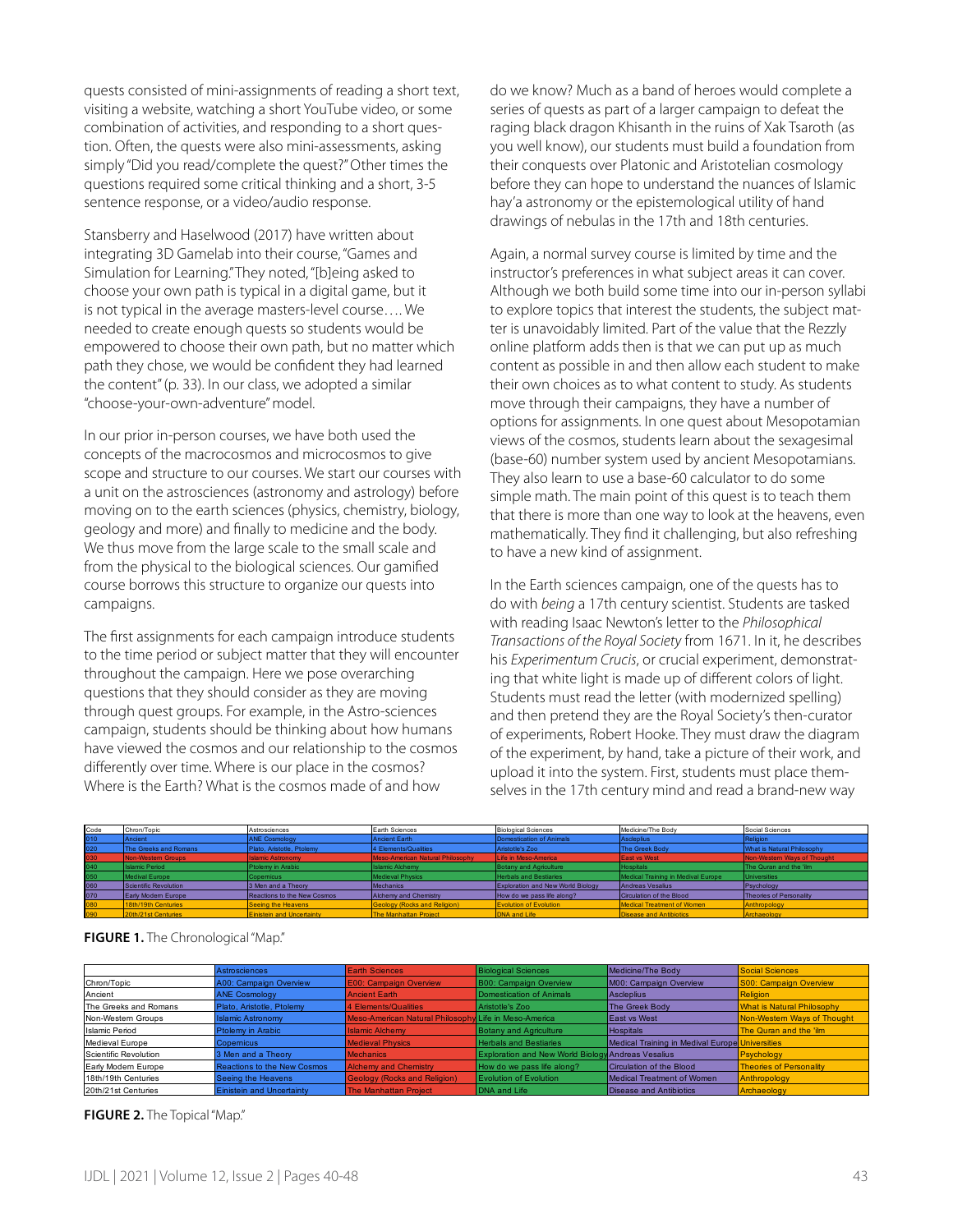|                                                 |      | hmsbeagle1836<br><b>START CONTROL</b>                     |          | <b>Beginner</b>    |                 |                                 | System XP 1340          |
|-------------------------------------------------|------|-----------------------------------------------------------|----------|--------------------|-----------------|---------------------------------|-------------------------|
| $3Df$ ame                                       |      | Group<br>Rank                                             |          |                    |                 |                                 | 015000<br>0   50        |
| <b>MST Hist 2530</b><br>$\overline{\mathbf{v}}$ |      | Available 363<br>In Progress 0                            |          | Completed 0        |                 |                                 | $\alpha$                |
| Œ                                               | Name | 010: Ancient                                              | XP.<br>6 | Aug Time<br>2 mins | Rating<br>***** | Category<br><b>Ancient</b>      | Due Date<br>No end date |
| ٠<br><b>QUESTS</b><br>$\bullet$                 |      | <b>Campaign Overview</b>                                  |          |                    |                 |                                 |                         |
| n<br><b>REWARDS</b><br>$\bullet$                |      | 020: Greeks and<br><b>Romans Campaign</b>                 | 5        | 3 mins             | ****            | Greeks and<br><b>Romans</b>     | No end date             |
| <b>ARA GROUP</b>                                |      | Overview                                                  |          |                    |                 |                                 |                         |
| E<br><b>ANNOUNCEMENTS</b><br>$\overline{7}$     |      | 030: Non-Western                                          | 6        | 2 mins             | *****           | Non-Western                     | No end date             |
| <b>GROUP MANAGER</b>                            |      | <b>Groups Campaign</b><br>Overview                        |          |                    |                 |                                 |                         |
| <b>QUEST BUILDER</b><br><b>REWARD BUILDER</b>   |      | 040: Islamic Period                                       | 6        | 3 mins             | *****           | Islamic                         | No end date             |
| <b>QUEST APPROVER</b><br>(15)                   |      | <b>Campaign Overview</b>                                  |          |                    |                 |                                 |                         |
|                                                 |      | 050: Medieval Europe 5<br><b>Campaign Overview</b>        |          | 3 mins             | *****           | Medieval                        | No end date             |
|                                                 | 日によ  | 060: Scientific<br><b>Revolution Campaign</b><br>Overview | 5        | 10 mins            | ****            | Scientific<br><b>Revolution</b> | No end date             |
|                                                 |      | 070: Early Modern<br><b>Europe Campaign</b>               | 5        | 2 mins             | *****           | Early Modern                    | No end date             |

**FIGURE 3.** Example of the view of the 3DGamelab dashboard.



**FIGURE 4.** Quest group for the history of medicine in non-Western contexts.



**FIGURE 5.** Preview of a quest, at the start.

of viewing light, then they must use their hands physically to draw a diagram. Their diagram is not assessed for correctness, necessarily, but if they attempted to recreate the piece, demonstrating understanding.

In the Rezzly version of our course, there are ten available «campaigns", and to pass the course, students need to complete three. At the end of each campaign, or group of modules, there is a major deliverable, such as a blog post,

a video short presentation, or a project so that the student is able to level-up. To help guide the students through this abundance of course material, we created a course "map" that showed different paths to completion. Students could follow chronological or topical paths through the course, depending on which campaigns they chose. They could also complete a combination of chronological and topical paths, depending on their interest area (see Figures 1 and 2). On each map, we also color coded the paths so they would be easier to follow.

If for example a student chose to do the Earth Sciences campaign, they would start with the "Ancient Earth" quests. Once they had completed the mini-assignments in those quests, the next set of quests, "4 Elements/Qualities," would appear in their 3DGameLab dashboard (see Figure 3, for example). We chose to limit the number of quests available at any given time rather than exposing the complete library of over one hundred fifty quests to reduce the cognitive load on students and to create linear paths through the material that would have more topical coherence.

3DGameLab also provides a preview text field where we can describe each quest (see Figures 4 and 5). We used these previews to tell the students what would be expected for each quest, the broader topical sets of quests, and the campaigns. Rather than asking students to make decisions based solely on the quest titles, we built in this signposting to inform their choices. Much like Stansberry and Haselwood explain, for this course, we kept "choice as an option [because it] meant students did not have to master each quest" (2017, p. 36). Further, it kept students from feeling overwhelmed by choices in the course (p. 32).

As students moved through campaigns and earned XP, their identity also changed. For example, completing the campaign about the history of medicine and the body, students

earned the badge for Dr. Quinn, Medicine Woman. Simply earning XP would get level them up by earning achievements such as the lowest level of Skill Wraith, through higher-level identities such as Jar Jar Binks (Star Wars), and ending with the highest points achievement: Time Lord (Dr. Who).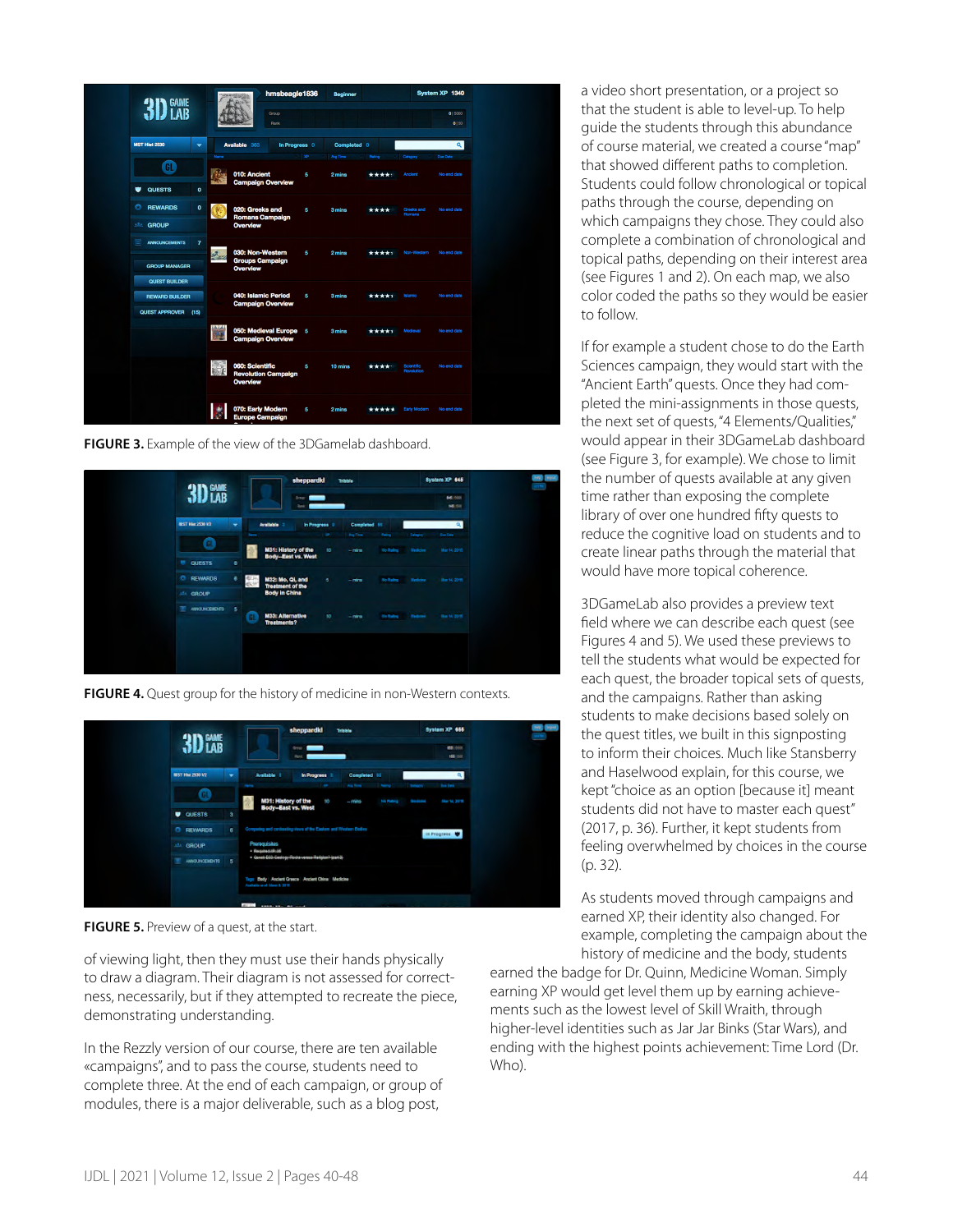There were two significant challenges in designing and building this course which required a significant shift from our prior courses: evaluating the affordances and limitations of LMSs and designing the choice-based course. Additionally, we had to collect and organize more course material than would be presented in a standard undergraduate course (or even most graduate courses for that matter). This challenge of volume did require extra work, but our collaborative development of the course made this manageable. Each of us had taught this course several times, so we were able to compile much of what was needed from prior teaching notes. We did create entirely new modules and contextualizations for the course content, but this happens to some extent for every iteration of a course. This challenge of scale served for us as an opportunity to discover how our individual experiences were complementary. We were able to collaborate and improve our abilities to teach the course moving forward. Both in co-learning a new delivery system and in co-developing new content, we benefitted from the collaborative opportunity.

# **RESULTS OF COURSE DESIGN**

When we were initially designing and building the course, 3DGamelab was unique in that it allowed us to set triggers for the release of quests to individual students based on their unique paths through the course. Over the next few years, other LMSs including Blackboard and Canvas added increased functionality to their own course modules that allowed for similar, choice-based content delivery for students. Both Canvas and Blackboard had more robust discussion forums and grading tools, and students were more familiar with using those systems. Further, Canvas and Blackboard allowed us to set prerequisites for particular assignments, allowing us to help guide students through a particular path. Thus, our evaluation of which LMS would provide the best affordances and least limitations shifted from Rezzly back towards the standard LMSs used at our universities. Because of the malleability of gamification, shifting between LMSs was not particularly difficult. Sheppard put the content into Canvas, and Stewart helped to configure the settings for the modular layout and choice-based functionality.

There are challenges with some of these assignments, having to do with particular programs. With Rezzly there were issues with being able to assess efficiently and assign points quickly. Within Rezzly, the navigation between student submissions was burdensome slowing grading and increasing instructor frustration. We also had issues with getting content *out* of the Rezzly program once it was put in. There were some issues with cost, in that we had to maintain a license with Rezzly in order to access our information. Further, students had a few issues with registering themselves for the class, and some students thought that the program was too slow.

The gamified course has been taught at S&T four times, twice as online asynchronous, twice as blended. It has been taught at Oklahoma three times, all in the online, asynchronous, Rezzly format. Sheppard has been the only one at S&T teaching it, and at Oklahoma there have been two instructors. At S&T, three of the iterations used Rezzly, and two asynchronous iterations use Canvas (see Table 1). The shift was made because of the logistical issues with Rezzly that we previously discussed.

To solve the issues of content, we had the CAFÉ office at S&T help us move the content out of Rezzly, and into a series of documents. We can now pull that content out of each document and put it into any program we choose. Using Canvas, Sheppard was able to organize the online content into a short, 4-week Summer session course. Stewart helped with the organization and logistics within Canvas. Each week is a different topic, organized in terms of macro- to micro-cosmos: the cosmos, the planet, the body, and technology. Students are still able to choose their specific quests and modules based on their own interests, but the content is easier to navigate in Canvas.

We have found that, in whatever system we choose to use for any given iteration, we have built a user-friendly and moveable course over multiple campuses and through many semesters. Content is easy to add or hide, and we are able to give students the most up-to-date material in this way. For example, for the Summer 2019 section, Sheppard updated a number of quests to include new research about women's participation in a number of fields.

## **Online version of the course**

The online-only version of the course had a broader range of subject matter, and simply *more* of it. As we said previously, we wanted to give students options. They were basically designing their own course with some guidance from the coding, so we were able to add a lot of material neither of us have time for in face-to-face or blended courses. Students tended to appreciate the fact that they could choose their own adventure through the course, based on their interests. A few remarked that choice stresses them out, but only because they are disappointed to miss some material.

Many students began the course thinking they would like the freedom asynchronicity offered, but in the end, many found that they had a difficult time setting their own deadlines (Villanova, 2019). Students, in general, liked working at their own pace, but found it difficult to stay on task when other classes with fixed deadlines took over. To help fix this, Sheppard added more deadlines in the latest versions (Summer 2019, 2020) of the asynchronous course. Students were allowed to work at their own pace through each distinct unit, which comprised a week, but in a limited fashion. The course was asynchronous in that participants did not meet online at a particular time. However, all assignments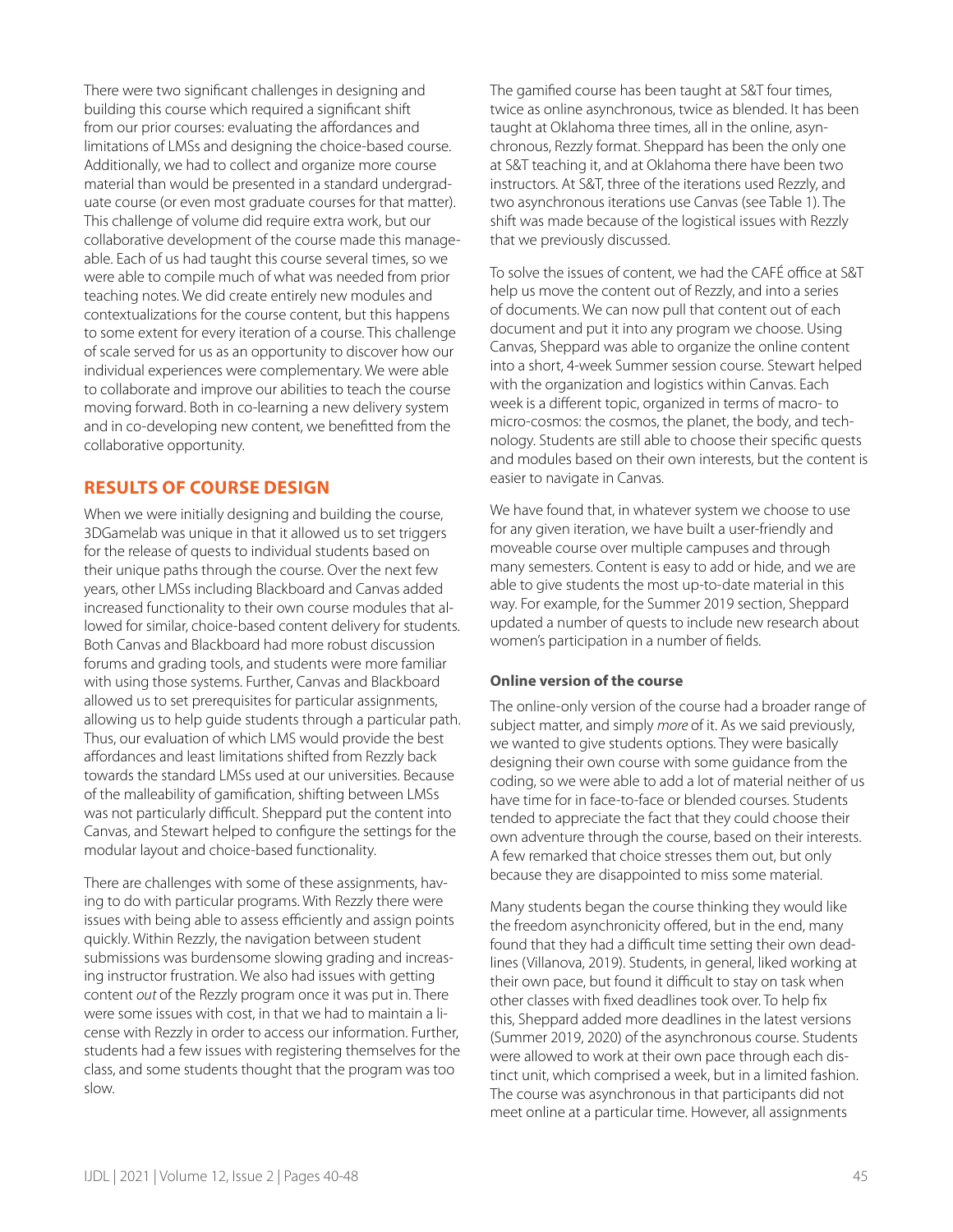were due each Friday by midnight. This was both to motivate the students to keep up with the content, as well as for the management of the instructor's grading schedule.

#### **Blended version of the course**

Sheppard taught history of science at S&T using a blended format using some Gamelab components and face-to-face lecturing, in two separate iterations: the 2015 Summer session and the Fall 2016 semester. The Summer session consisted of meeting for class five days per week during the month of July, for two hours per day. The first hour was for traditional lecture, the second hour consisted of students completing quests on their own. The rate of completion was equivalent to attendance.

During the Fall 2016 semester, it worked slightly differently. Mondays and Wednesdays were for traditional lecture, and Fridays were for the completion of Gamelab quests, outside of class. Despite the fact that students were consistently reminded to do their quests, due Fridays, some did not complete them. Students who remembered or chose to complete the quests did well in the course, overall, given that the quests made up 30% of their grade. This blended situation demonstrates some support for the gamified system needing extrinsic motivation, that is, physically being present to do the work.

An overwhelming majority of students liked the blended format. They liked the fact that the online portions were a change of pace from the standard format of lectures and reading. Those who completed the quests were therefore able to complete a significant portion of the course requirements on their own time. Further, many students remarked

that the online portion of the course allowed for choice in what they were learning, which was one of the goals of the class format. Many of them commented that the blended format helped them to set deadlines for themselves, whereas in the online asynchronous format, they had a hard time managing the deadlines.

#### **Face-to-face version of the course**

It is difficult to teach a gamified course in person, especially when you depend on the online format to allow both students and the instructors some latitude. However, there are certain lessons that Stewart and Sheppard have implemented from the online-only and blended versions of the course into their standard in-person courses.

Sheppard has begun using more video and audio resources in her in-class lectures in all of the courses she teaches. She also has implemented more concentrated discussion sections, where, even in a class of 25 students, she can treat it more like a seminar class. Students do a short reading or watch a short video, then get into groups to answer questions with a 2-3 sentence response before discussing them with the rest of the class. Finally, she has implemented a permanent change in format for her 50-minute long courses that are scheduled on Mondays, Wednesdays, and Fridays. Mondays and Wednesdays are usually for lecture, the purpose of which is to impart information to students. These set up the context for more involved activities every Friday. These activities may be presentations, discussions, or using analog or digital tools in class. She attempts to reach all learners by changing the type of engagement.

# Week 1: Astronomy--Our place in the Cosmos

Complete the week's requirements in the following order:

- . Watch introductory Video
- Complete Readings: Ede and Cormack: 95-168
- Take reading quiz.
- Choose 6 of the following 9 modules to complete:
	- 1. Ancient Cosmos
	- 2. Celestial Motion and the Greeks
	- 3. Islamic natural philosophy and the cosmos
	- 4. Shape of the Earth and Cosmos (Sacrobosco)
	- 5. The New Astronomy: Copernicus, Tycho and Kepler
	- 6. Galileo
	- 7. Women in Astronomy
	- 8. Seeing the Heavens
	- 9. Our expanding universe
- Organize, create, submit your reflective video/audio response around one of these 3 questions.
	- 1. What role did women play in the development of our ideas of the cosmos? Make sure you use specific examples and talk about why they were significant in their fields. 2. Outline the development of our view of the cosmos from Aristotle to, essentially, today. Make sure you hit all the main events and have them in the correct chronological order.
	- 3. In what ways did Islamic natural philosophy influence and impact natural philosophy in Medieval Europe and later? Mention specific people, ideas, and works. Be clear in your discussion and presentation of evidence.

**FIGURE 6.** The start of the week, in Canvas.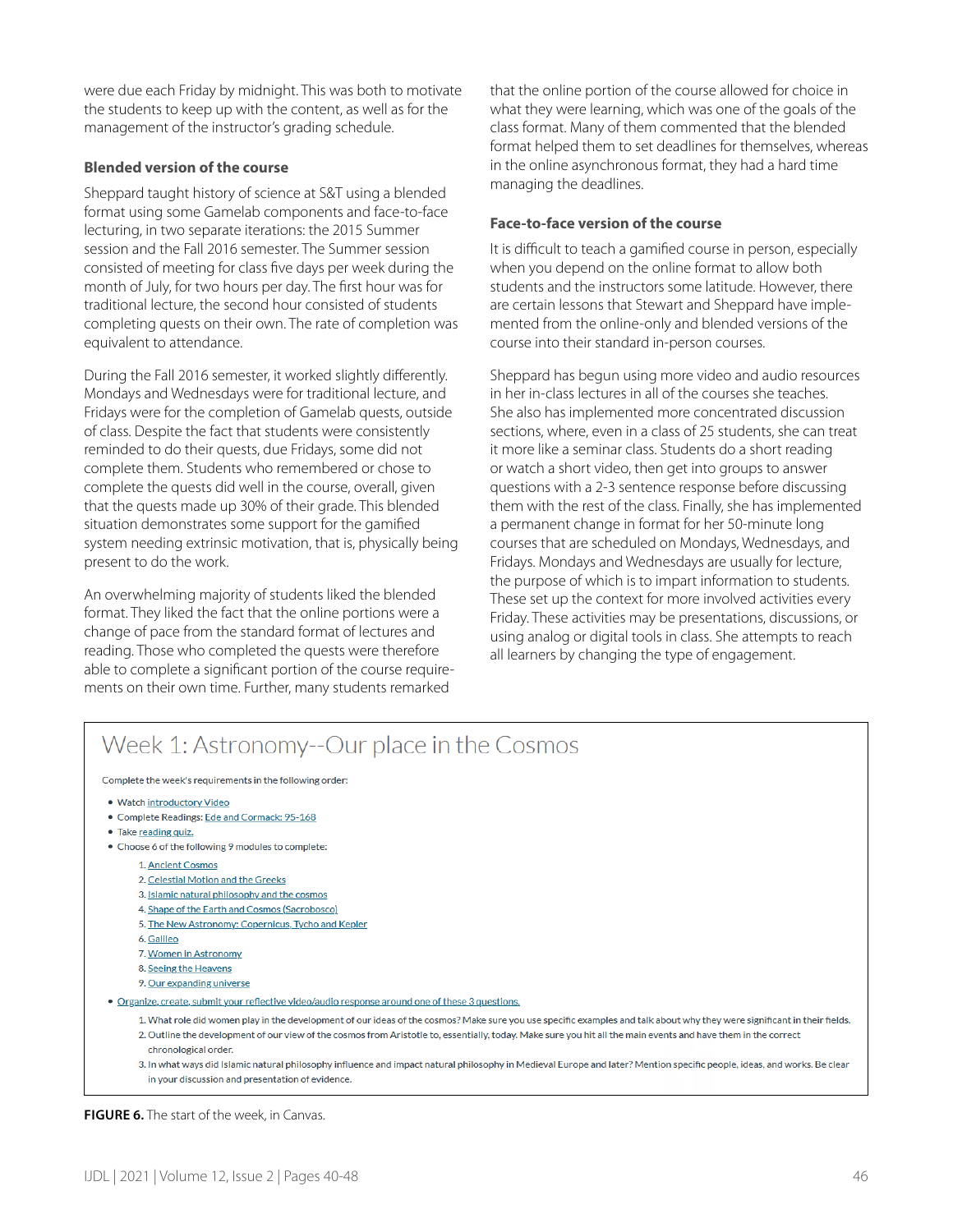#### **Short format versus the full semester**

Because we ran the first iteration of the course in 2014, there have been a number of other times we used the gamified system in Rezzly (3DGamelab), both for online full semesters and blended full semesters, as explained previously. Sheppard used Rezzly in a summer course format that was blended, also explained previously.

The most recent short iteration of this course was at S&T for the June session of the summer in 2020. Sheppard found that because the number of students needing the class was so high, and most students were on internships or co-ops in the summer, an online class would be useful. The course cap was 20 students, and a total of 28 enrolled. By the end, 7 had dropped due to lack of time in a full-time work schedule. Using much of the material from Rezzly, Sheppard updated lessons and uploaded everything into Canvas, the current LMS at S&T. Sheppard organized the class into 4 weeks of material, with each week being a different topic in the history of science: how humans view the cosmos, how humans view the planet, how humans view the body, and how humans use technology. At the start of each week, students completed a set of text readings and took a reading quiz over the week's topic (see Figure 6)

However, they still had a choice of assignments. After the text reading and quiz, students were given 9 modules from which they had to choose 6 in order to complete the week's requirements. At the end of the week, they organized and created a VoiceThread to respond to one of three weekly reflective questions. Although this particular iteration is not gamified, students were kept engaged by a few tactics. First, although the course is technically asynchronous, there were deadlines each Friday at midnight for that week's assignments to be completed. This deadline kept them working on a relatively organized and not too constricted schedule. Second, the assignments were set up as modules, much like the Rezzly format, so students could move through them in discrete and manageable chunks of information and topics (see Figure 7). Finally, the assignments within each module are technically mini-assignments so that students must read, think, and absorb the material without having the requirement of a product every time. These are presented as multiple-choice quizzes that self-grade. There were larger assignments, such as watching a long video and responding with a few sentences to 1-2 paragraph assessments as well, so they are critically thinking and writing in smaller, more manageable chunks. These, more than traditional assignments, tend to keep students engaged online.

With the summer 2019 and 2020 versions of the course working so well in Canvas, Sheppard is also able to follow student progress in real time and answer any questions or deal with any problems right away. The students and the instructor are therefore able to interact on a much more meaningful basis, even though they never saw each other in person. The shorter course seems to benefit the most from the gamified format. We plan to write another short article about the logistics of setting up this style of Canvas course, soon.

# **CONCLUSION**

We gamified a traditional face-to-face history of science survey in order to give students choice in the content of the course and give students choice in the assessments for

|                   | • Islamic Natural Philosophy and the Cosmos                 | Prerequisites: Week 1: Astronomy -- Our place in the Cosmos |
|-------------------|-------------------------------------------------------------|-------------------------------------------------------------|
| 82                | <b>Islamic Natural Philosophy</b><br>Jun 7   10 pts         |                                                             |
| 82                | <b>Astrosciences in the Islamic World</b><br>Jun 7   15 pts |                                                             |
| 82                | <b>Tusi Couple</b><br>Jun 7   25 pts                        |                                                             |
|                   |                                                             |                                                             |
|                   | ▼ Shape of the Earth and Cosmos                             | Prerequisites: Week 1: Astronomy -- Our place in the Cosmos |
| $\mathbf{Z}^2$    | Sacrobosco's De Sphaera<br>Jun 7   50 pts                   |                                                             |
|                   |                                                             |                                                             |
| The New Astronomy |                                                             | Prerequisites: Week 1: Astronomy -- Our place in the Cosmos |
| $\mathbf{Z}^2$    | <b>The Copernican System</b><br>Jun 7   15 pts              |                                                             |
|                   | The best of the Botton                                      |                                                             |

**FIGURE 7.** Modules in Canvas.